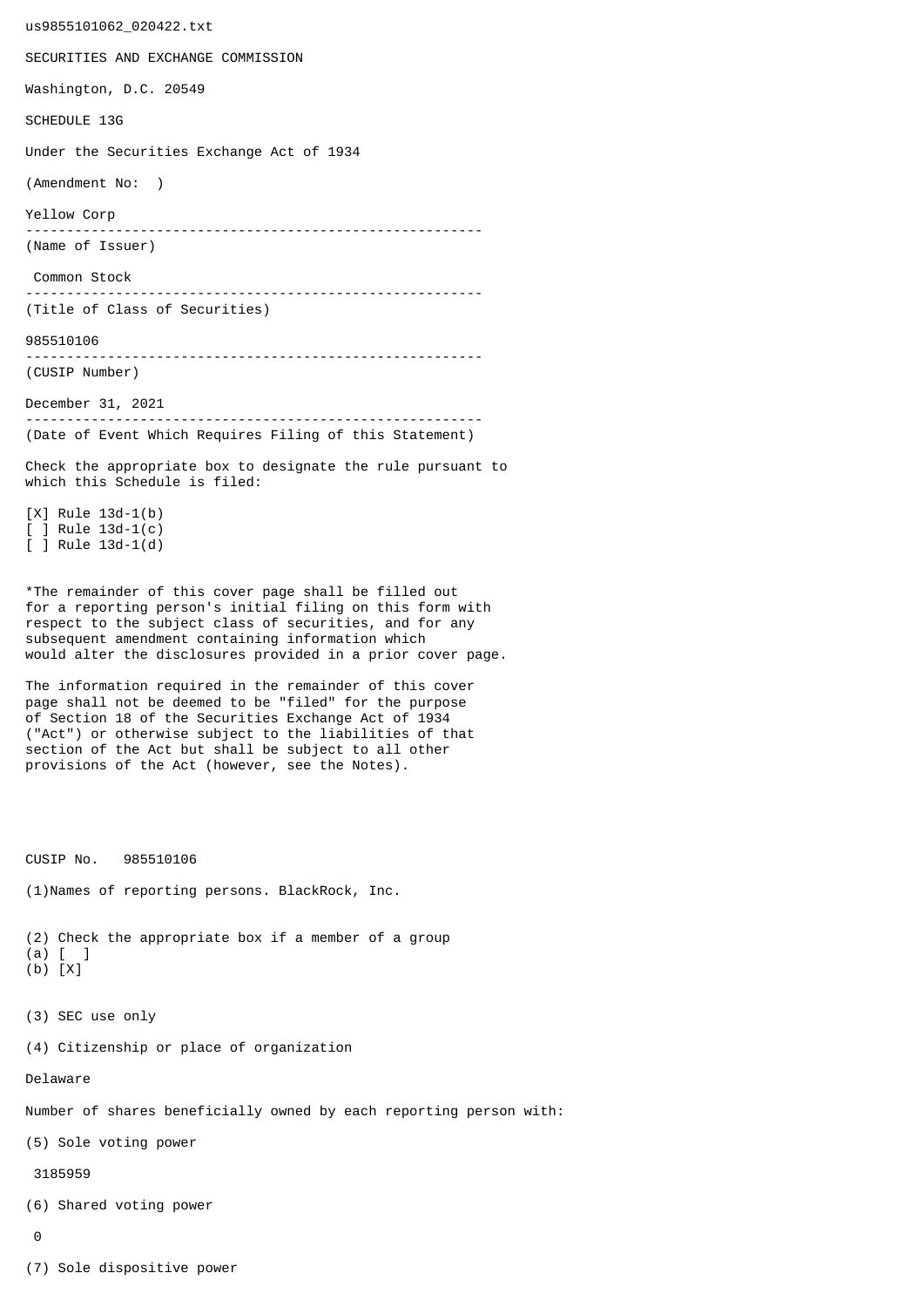```
 3240324
(8) Shared dispositive power
 \boldsymbol{\Theta}(9) Aggregate amount beneficially owned by each reporting person
  3240324
(10) Check if the aggregate amount in Row (9) excludes certain shares
(11) Percent of class represented by amount in Row 9
 6.3%
(12) Type of reporting person
HC
Item 1.
Item 1(a) Name of issuer:
            -----------------------------------------------------------------------
Yellow Corp
Item 1(b) Address of issuer's principal executive offices:
 -----------------------------------------------------------------------
10990 ROE AVENUE
OVERLAND PARK KS 66211
Item 2.
2(a) Name of person filing:
               ----------------------------------------------------------------------
BlackRock, Inc.
2(b) Address or principal business office or, if none, residence:
 -----------------------------------------------------------------------
BlackRock, Inc.
55 East 52nd Street
New York, NY 10055
2(c) Citizenship:
                            --------------------------------------------------------------------
 See Item 4 of Cover Page
2(d) Title of class of securities:
                                       -------------------------------------------------------------------
 Common Stock
2(e) CUSIP No.:
See Cover Page
Item 3.
If this statement is filed pursuant to Rules 13d-1(b), or 13d-2(b) or (c),
check whether the person filing is a:
```

```
[ ] Broker or dealer registered under Section 15 of the Act;
```

```
[ ] Bank as defined in Section 3(a)(6) of the Act;
```
] Insurance company as defined in Section  $3(a)(19)$  of the Act; [ ] Investment company registered under Section 8 of the

```
Investment Company Act of 1940;
```
[ ] An investment adviser in accordance with Rule  $13d-1(b)(1)(ii)(E)$ ;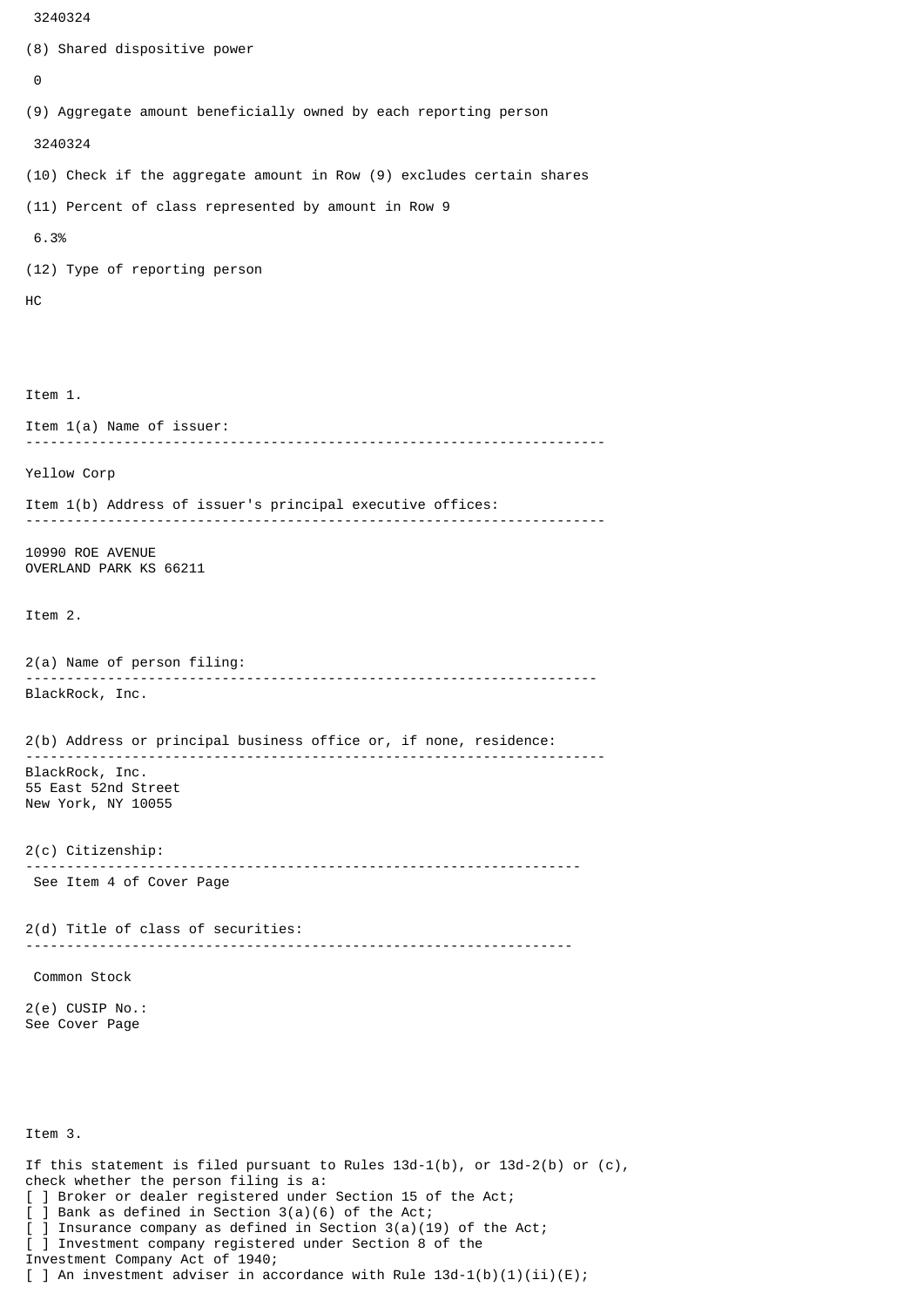[ ] An employee benefit plan or endowment fund in accordance with Rule  $13d-1(b)(1)(ii)(F);$ [X] A parent holding company or control person in accordance with Rule  $13d-1(b)(1)(ii)(G);$ [ ] A savings associations as defined in Section 3(b) of the Federal Deposit Insurance Act (12 U.S.C. 1813); [ ] A church plan that is excluded from the definition of an investment company under section  $3(c)(14)$  of the Investment Company Act of 1940; [ ] A non-U.S. institution in accordance with Rule 240.13d-1(b)(1)(ii)(J);  $\lceil$  ] Group, in accordance with Rule 240.13d-1(b)(1)(ii)(K). If filing as a non-U.S. institution in accordance with Rule  $240.13d-1(b)(1)(ii)(J)$ , please specify the type of institution: Item 4. Ownership Provide the following information regarding the aggregate number and percentage of the class of securities of the issuer identified in Item 1. Amount beneficially owned: 3240324 Percent of class 6.3% Number of shares as to which such person has: Sole power to vote or to direct the vote 3185959 Shared power to vote or to direct the vote

 $\Theta$ 

Sole power to dispose or to direct the disposition of

3240324

Shared power to dispose or to direct the disposition of

 $\Omega$ 

Item 5.

Ownership of 5 Percent or Less of a Class. If this statement is being filed to report the fact that as of the date hereof the reporting person has ceased to be the beneficial owner of more than 5 percent of the class of securities, check the following [ ].

Item 6. Ownership of More than 5 Percent on Behalf of Another Person

 If any other person is known to have the right to receive or the power to direct the receipt of dividends from, or the proceeds from the sale of, such securities, a statement to that effect should be included in response to this item and, if such interest relates to more than 5 percent of the class, such person should be identified. A listing of the shareholders of an investment company registered under the Investment Company Act of 1940 or the beneficiaries of employee benefit plan, pension fund or endowment fund is not required.

 Various persons have the right to receive or the power to direct the receipt of dividends from, or the proceeds from the sale of the common stock of Yellow Corp. No one person's interest in the common stock of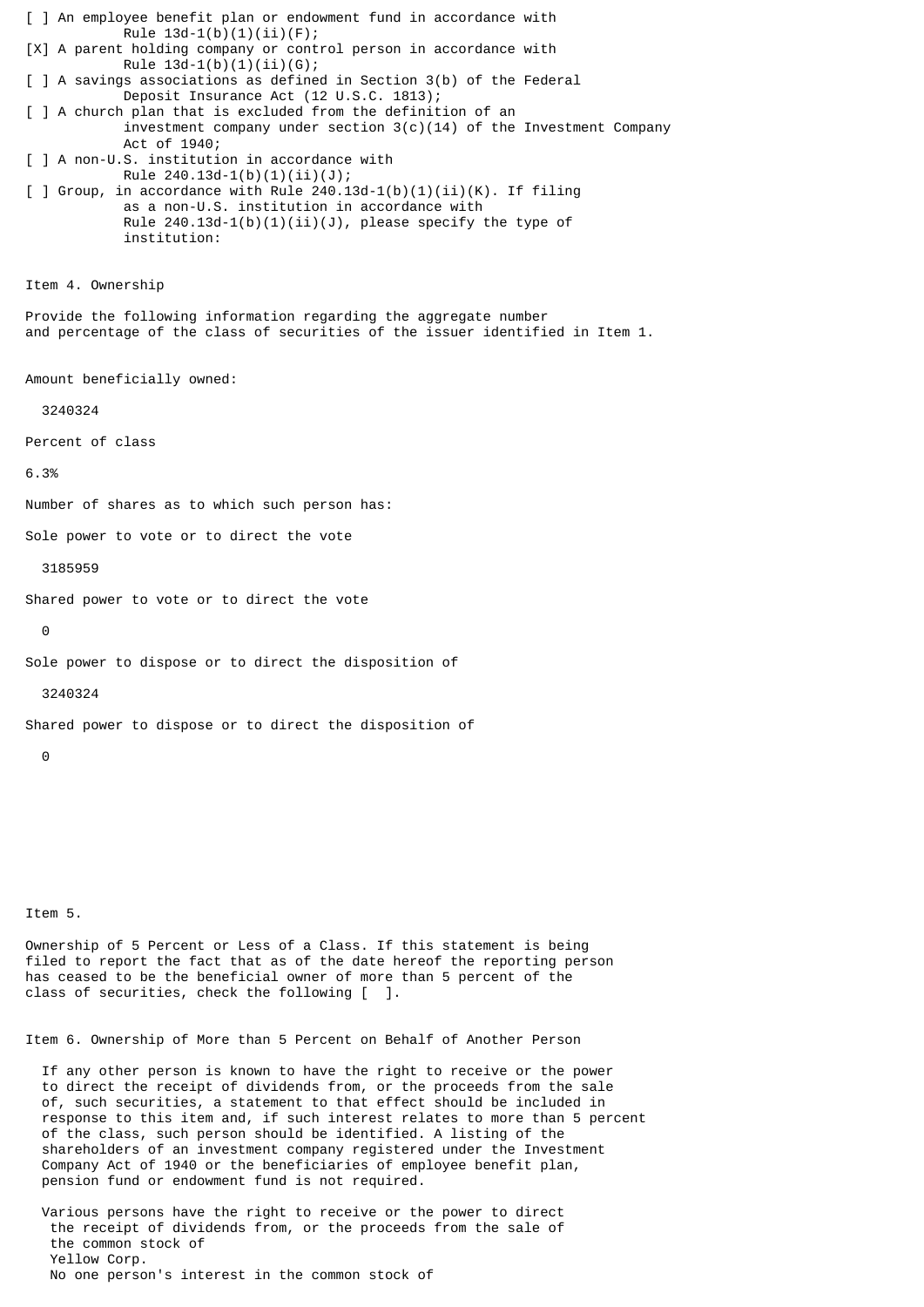Yellow Corp is more than five percent of the total outstanding common shares.

Item 7. Identification and Classification of the Subsidiary Which Acquired the Security Being Reported on by the Parent Holding Company or Control Person.

See Exhibit A

Item 8. Identification and Classification of Members of the Group

If a group has filed this schedule pursuant to Rule  $13d-1(b)(ii)(J)$ , so indicate under Item 3(j) and attach an exhibit stating the identity and Item 3 classification of each member of the group. If a group has filed this schedule pursuant to Rule  $13d-1(c)$  or Rule  $13d-1(d)$ , attach an exhibit stating the identity of each member of the group.

## Item 9. Notice of Dissolution of Group

Notice of dissolution of a group may be furnished as an exhibit stating the date of the dissolution and that all further filings with respect to transactions in the security reported on will be filed, if required, by members of the group, in their individual capacity.

See Item 5.

Item 10. Certifications By signing below I certify that, to the best of my knowledge and belief, the securities referred to above were acquired and are held in the ordinary course of business and were not acquired and are not held for the purpose of or with the effect of changing or influencing the control of the issuer of the securities and were not acquired and are not held in connection with or as a participant in any transaction having that purpose or effect.

Signature.

After reasonable inquiry and to the best of my knowledge and belief, I certify that the information set forth in this statement is true, complete and correct.

Dated: February 4, 2022 BlackRock, Inc.

Signature: Spencer Fleming

-------------------------------------------

Name/Title Attorney-In-Fact

The original statement shall be signed by each person on whose behalf the statement is filed or his authorized representative. If the statement is signed on behalf of a person by his authorized representative other than an executive officer or general partner of the filing person, evidence of the representative's authority to sign on behalf of such person shall be filed with the statement, provided, however, that a power of attorney for this purpose which is already on file with the Commission may be incorporated by reference. The name and any title of each person who signs the statement shall be typed or printed beneath his signature.

Attention: Intentional misstatements or omissions of fact constitute Federal criminal violations (see 18 U.S.C. 1001).

Exhibit A